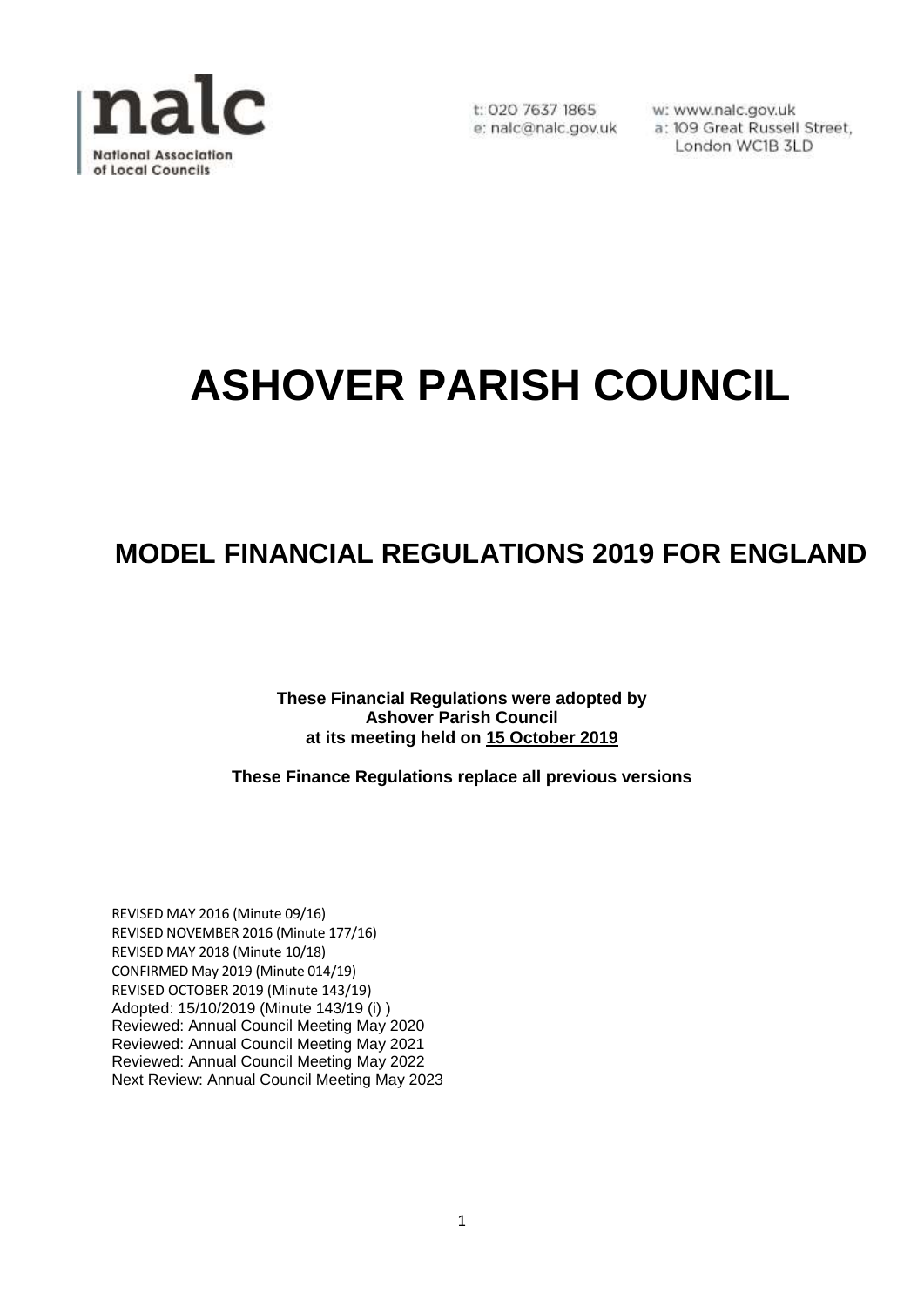

w: www.nalc.gov.uk<br>a: 109 Great Russell Street, London WC1B 3LD

| 1. General                                                            | 3              |
|-----------------------------------------------------------------------|----------------|
| 2. Accounting and audit (internal and external)                       | 6              |
| 3. Annual estimates (budget) and forward planning                     | 7              |
| 4. Budgetary control and authority to spend                           | $\overline{7}$ |
| 5. Banking arrangements and authorisation of payments                 | 9              |
| 6. Instructions for the making of payments                            | 10             |
| 7. Payment of salaries                                                | 13             |
| 8. Loans and investments                                              | 14             |
| 9. Income                                                             | 14             |
| 10. Orders for work, goods and services                               | 15             |
| 11. Contracts                                                         | 16             |
| 12. Payments under contracts for building or other construction works | 17             |
| 13. Stores and equipment                                              | 18             |
| 14. Assets, properties and estates                                    | 18             |
| 15. Insurance                                                         | 19             |
| 16. Charities                                                         | 19             |
| 17. Risk management                                                   | 19             |
| 18. Suspension and revision of Financial Regulations                  | 20             |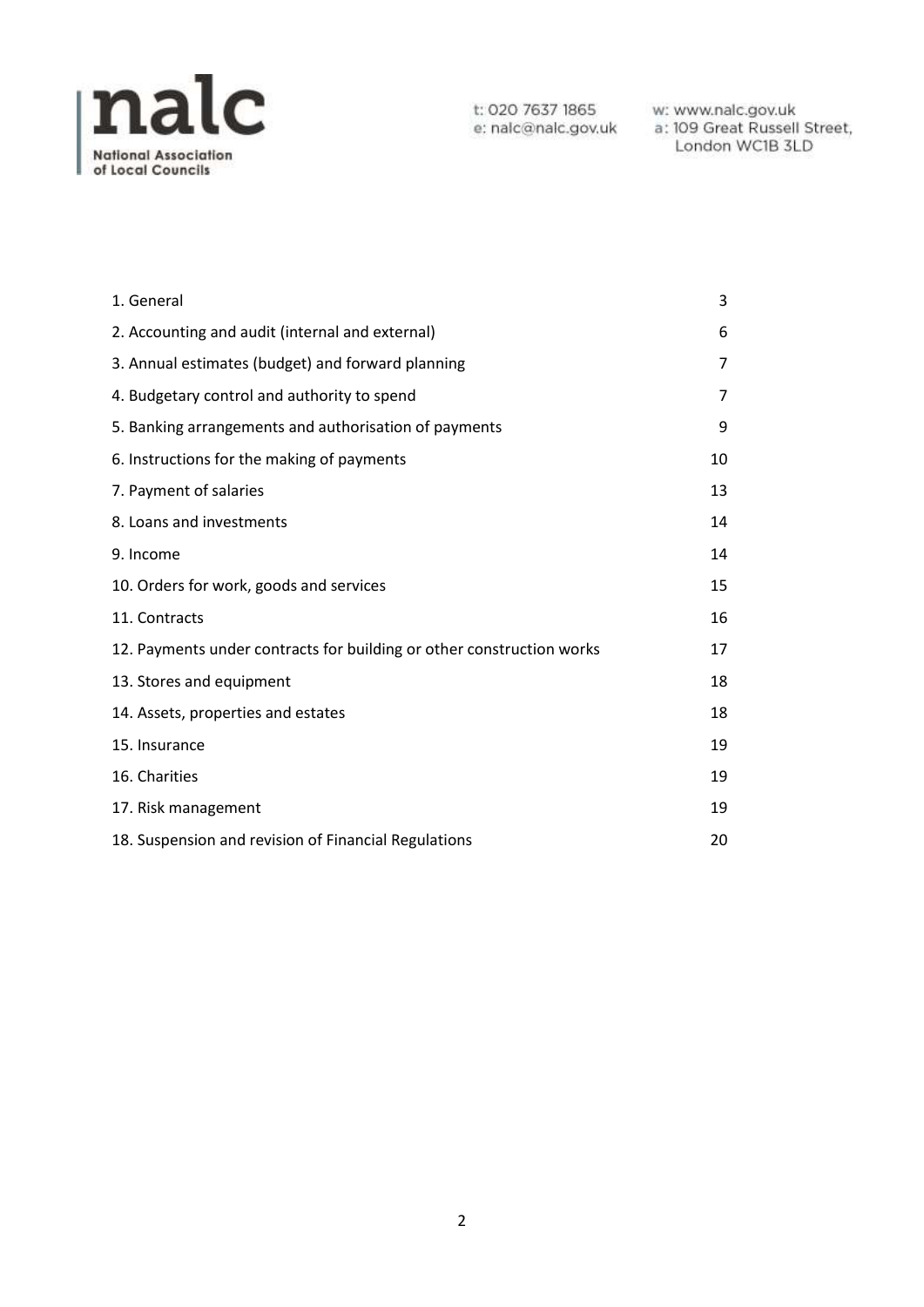

w: www.nalc.gov.uk a: 109 Great Russell Street, London WC1B 3LD

## <span id="page-2-0"></span>1. General

1.1. These financial regulations govern the conduct of financial management by the council and may only be amended or varied by resolution of the council. Financial regulations are one of the council's three governing policy documents providing procedural guidance for members and officers. Financial regulations must be observed in conjunction with the council's standing orders<sup>1</sup> and any individual financial regulations relating to contracts.

1.2. The council is responsible in law for ensuring that its financial management is adequate and effective and that the council has a sound system of internal control which facilitates the effective exercise of the council's functions, including arrangements for the management of risk.

1.3. The council's accounting control systems must include measures:

- for the timely production of accounts;
- that provide for the safe and efficient safeguarding of public money;
- to prevent and detect inaccuracy and fraud; and
- identifying the duties of officers.

1.4. These financial regulations demonstrate how the council meets these responsibilities and requirements.

1.5. At least once a year, prior to approving the Annual Governance Statement, the council must review the effectiveness of its system of internal control which shall be in accordance with proper practices.

1.6. Deliberate or wilful breach of these Regulations by an employee may give rise to disciplinary proceedings.

1.7. Members of council are expected to follow the instructions within these Regulations and not to entice employees to breach them. Failure to follow instructions within these Regulations brings the office of councillor into disrepute.

1.8. The Responsible Financial Officer (RFO) holds a statutory office to be appointed by the council. The Clerk has been appointed as RFO for this council and these regulations will apply accordingly.

1.9. The RFO;

 $\overline{a}$ 

- acts under the policy direction of the council;
- administers the council's financial affairs in accordance with all Acts, Regulations and proper practices;
- determines on behalf of the council its accounting records and accounting control systems;
- ensures the accounting control systems are observed;

<sup>&</sup>lt;sup>1</sup> Model Standing Orders for Councils (2018 Edition) is available from NALC (©NALC 2018)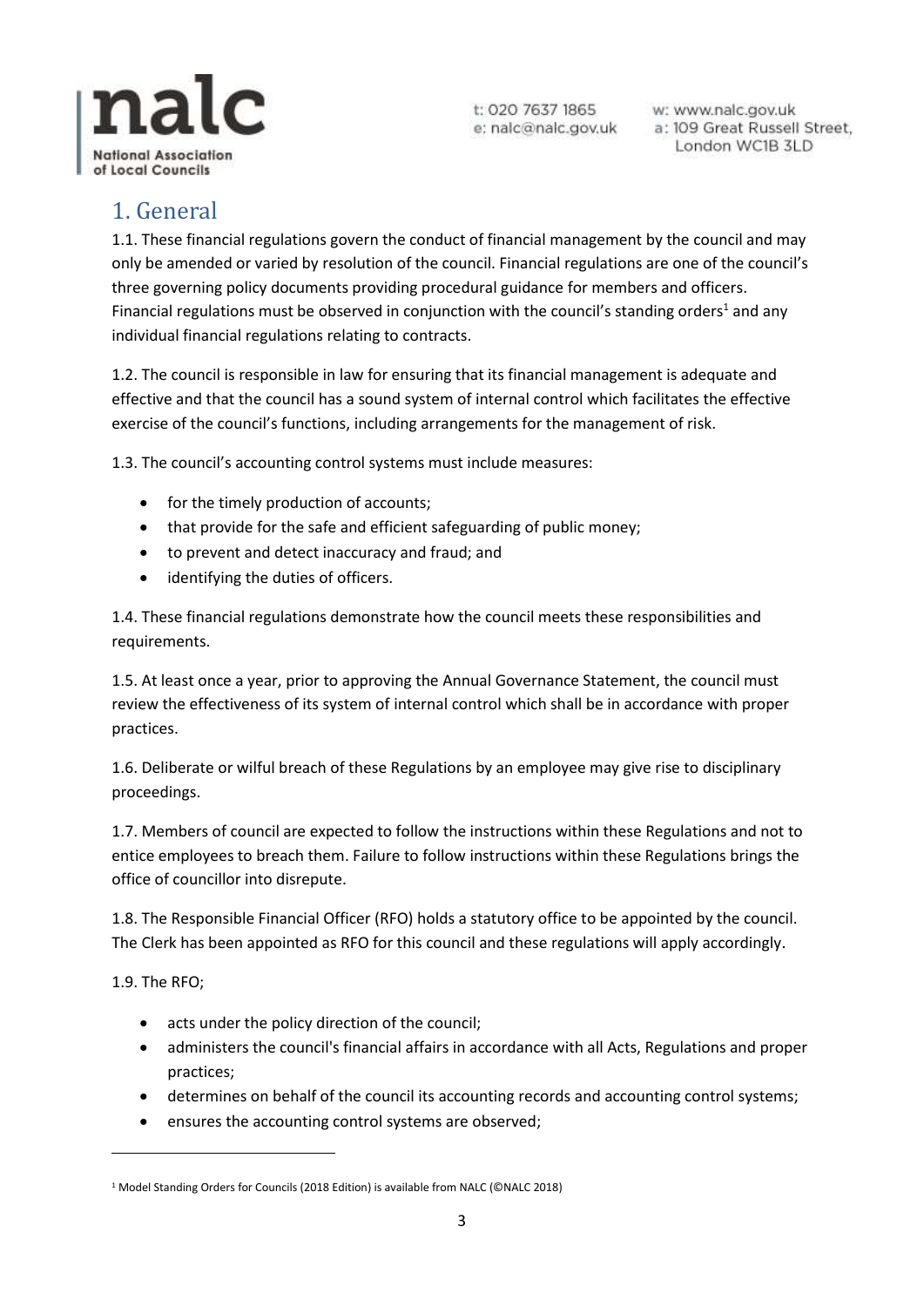

w: www.nalc.gov.uk a: 109 Great Russell Street, London WC1B 3LD

- maintains the accounting records of the council up to date in accordance with proper practices;
- assists the council to secure economy, efficiency and effectiveness in the use of its resources; and
- produces financial management information as required by the council.

1.10. The accounting records determined by the RFO shall be sufficient to show and explain the council's transactions and to enable the RFO to ensure that any income and expenditure account and statement of balances, or record of receipts and payments and additional information, as the case may be, or management information prepared for the council from time to time comply with the Accounts and Audit Regulations.

1.11. The accounting records determined by the RFO shall in particular contain:

- entries from day to day of all sums of money received and expended by the council and the matters to which the income and expenditure or receipts and payments account relate;
- a record of the assets and liabilities of the council; and
- wherever relevant, a record of the council's income and expenditure in relation to claims made, or to be made, for any contribution, grant or subsidy.

1.12. The accounting control systems determined by the RFO shall include:

- procedures to ensure that the financial transactions of the council are recorded as soon as reasonably practicable and as accurately and reasonably as possible;
- procedures to enable the prevention and detection of inaccuracies and fraud and the ability to reconstruct any lost records;
- identification of the duties of officers dealing with financial transactions and division of responsibilities of those officers in relation to significant transactions;
- procedures to ensure that uncollectable amounts, including any bad debts are not submitted to the council for approval to be written off except with the approval of the RFO and that the approvals are shown in the accounting records; and
- measures to ensure that risk is properly managed.

1.13. The council is not empowered by these Regulations or otherwise to delegate certain specified decisions. In particular any decision regarding:

- setting the final budget or the precept (council tax requirement);
- approving accounting statements;
- approving an annual governance statement;
- borrowing;
- writing off bad debts;
- declaring eligibility for the General Power of Competence; and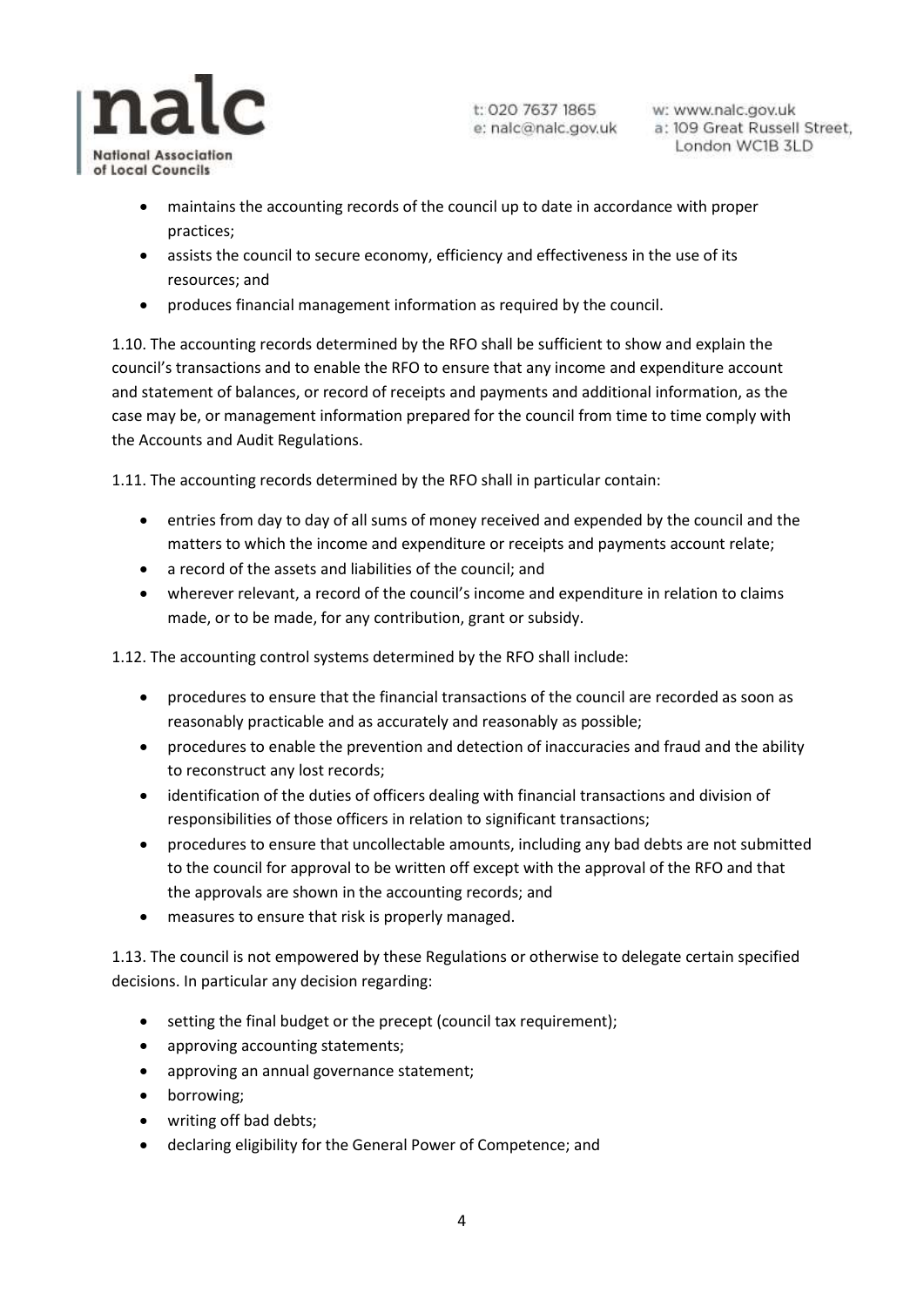

w: www.nalc.gov.uk a: 109 Great Russell Street, London WC1B 3LD

 addressing recommendations in any report from the internal or external auditors, shall be a matter for the full council only.

1.14. In addition, the council must:

- determine and keep under regular review the bank mandate for all council bank accounts;
- approve any grant or a single commitment in excess of £5,000; and
- in respect of the annual salary for any employee have regard to recommendations about annual salaries of employees made by the relevant committee in accordance with its terms of reference.

1.15. In these financial regulations, references to the Accounts and Audit Regulations or 'the regulations' shall mean the regulations issued under the provisions of section 27 of the Audit Commission Act 1998, or any superseding legislation, and then in force unless otherwise specified.

In these financial regulations the term 'proper practice' or 'proper practices' shall refer to guidance issued in *Governance and Accountability for Local Councils - a Practitioners' Guide (England)* issued by the Joint Practitioners Advisory Group (JPAG), available from the websites of NALC and the Society for Local Council Clerks (SLCC).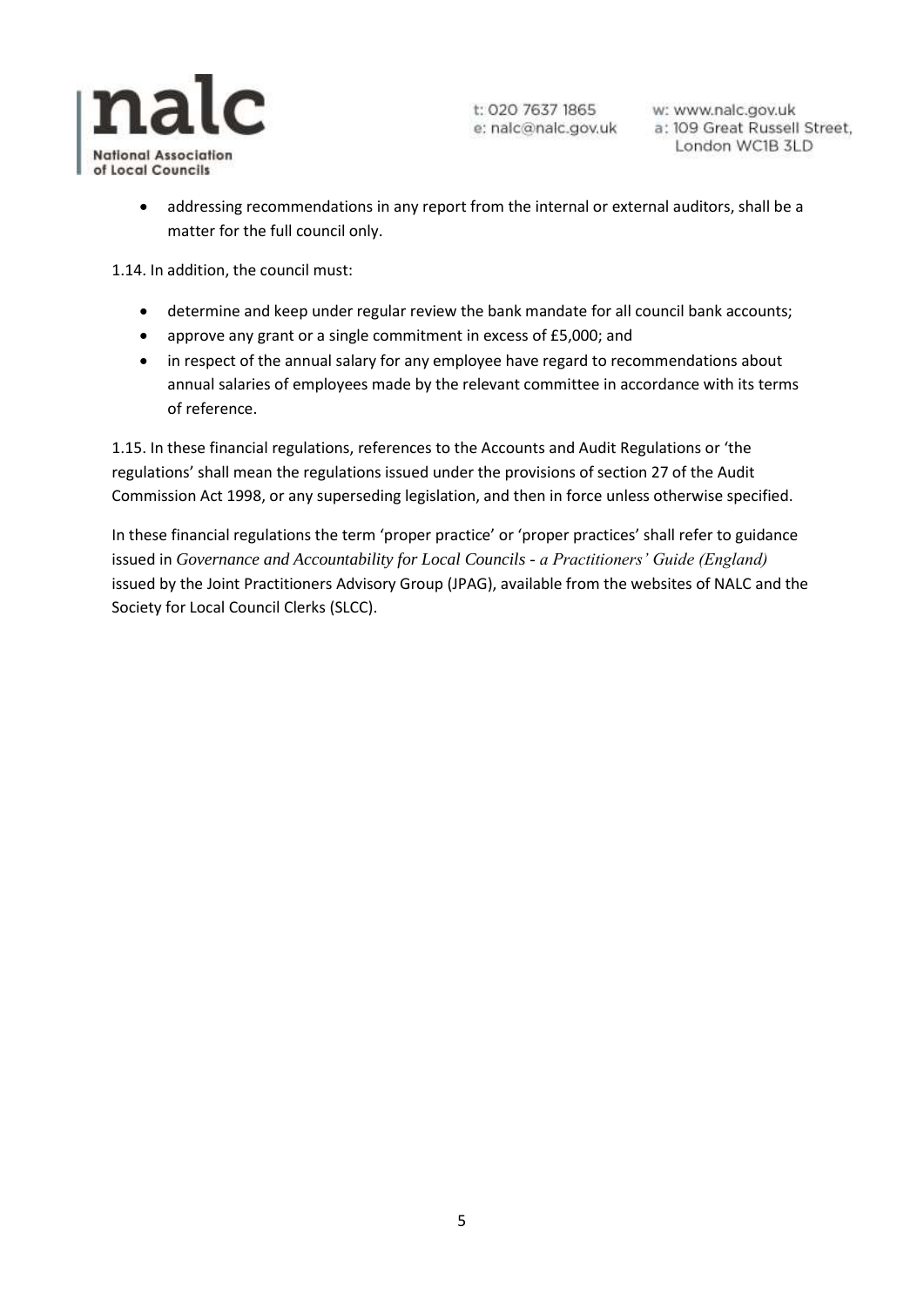

w: www.nalc.gov.uk a: 109 Great Russell Street, London WC1B 3LD

## <span id="page-5-0"></span>2. Accounting and audit (internal and external)

2.1. All accounting procedures and financial records of the council shall be determined by the RFO in accordance with the Accounts and Audit Regulations, appropriate guidance and proper practices.

2.2. On a regular basis, at least once in each quarter, and at each financial year end, a member other than the Chairman or a cheque signatory shall be appointed to verify bank reconciliations (for all accounts) produced by the RFO. The member shall sign the reconciliations and the original bank statements (or similar document) as evidence of verification. This activity shall on conclusion be reported, including any exceptions, to and noted by the council.

2.3. The RFO shall complete the annual statement of accounts, annual report, and any related documents of the council contained in the Annual Return (as specified in proper practices) as soon as practicable after the end of the financial year and having certified the accounts shall submit them and report thereon to the council within the timescales set by the Accounts and Audit Regulations.

2.4. The council shall ensure that there is an adequate and effective system of internal audit of its accounting records, and of its system of internal control in accordance with proper practices. Any officer or member of the council shall make available such documents and records as appear to the council to be necessary for the purpose of the audit and shall, as directed by the council, supply the RFO, internal auditor, or external auditor with such information and explanation as the council considers necessary for that purpose.

2.5. The internal auditor shall be appointed by and shall carry out the work in relation to internal controls required by the council in accordance with proper practices.

2.6. The internal auditor shall:

- be competent and independent of the financial operations of the council;
- report to council in writing, or in person, on a regular basis with a minimum of one annual written report during each financial year;
- to demonstrate competence, objectivity and independence, be free from any actual or perceived conflicts of interest, including those arising from family relationships; and
- has no involvement in the financial decision making, management or control of the council

2.7. Internal or external auditors may not under any circumstances:

- **•** perform any operational duties for the council:
- initiate or approve accounting transactions; or
- direct the activities of any council employee, except to the extent that such employees have been appropriately assigned to assist the internal auditor.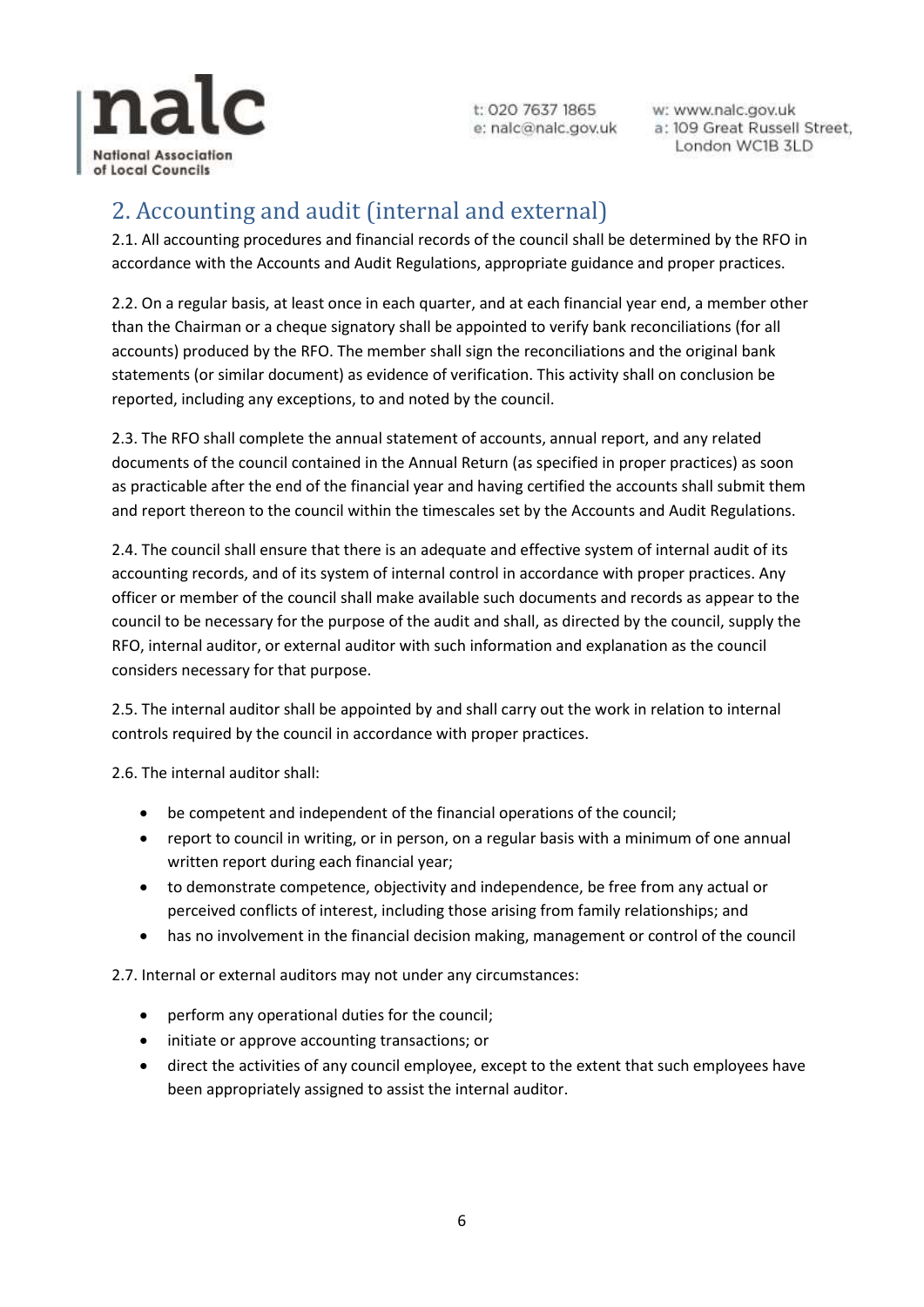

w: www.nalc.gov.uk a: 109 Great Russell Street, London WC1B 3LD

2.8. For the avoidance of doubt, in relation to internal audit the terms 'independent' and 'independence' shall have the same meaning as is described in proper practices.

2.9. The RFO shall make arrangements for the exercise of electors' rights in relation to the accounts including the opportunity to inspect the accounts, books, and vouchers and display or publish any notices and statements of account required by Audit Commission Act 1998, or any superseding legislation, and the Accounts and Audit Regulations.

2.10. The RFO shall, without undue delay, bring to the attention of all councillors any correspondence or report from internal or external auditors.

## <span id="page-6-0"></span>3. Annual estimates (budget) and forward planning

3.1. Each committee (if any) shall review its three-year forecast of revenue and capital receipts and payments. Having regard to the forecast, it shall thereafter formulate and submit proposals for the following financial year to the council not later than the end of November each year including any proposals for revising the forecast.

3.2. The RFO must each year, by no later than the end of September, prepare detailed estimates of all receipts and payments including the use of reserves and all sources of funding for the following financial year in the form of a budget to be considered by the relevant committee and the council.

3.3. The council shall consider annual budget proposals in relation to the council's three year forecast of revenue and capital receipts and payments including recommendations for the use of reserves and sources of funding and update the forecast accordingly.

3.4. The council shall fix the precept (council tax requirement), and relevant basic amount of council tax to be levied for the ensuing financial year not later than by the end of January each year. The RFO shall issue the precept to the billing authority and shall supply each member with a copy of the approved annual budget.

3.5. The approved annual budget shall form the basis of financial control for the ensuing year.

#### <span id="page-6-1"></span>4. Budgetary control and authority to spend

4.1. Expenditure on revenue items may be authorised up to the amounts included for that class of expenditure in the approved budget. This authority is to be determined by:

- the council for all items over £5,000;
- a duly delegated committee of the council for items over £500; or
- the Clerk, in conjunction with Chairman of Council or Chairman of the appropriate committee, for any items below £500.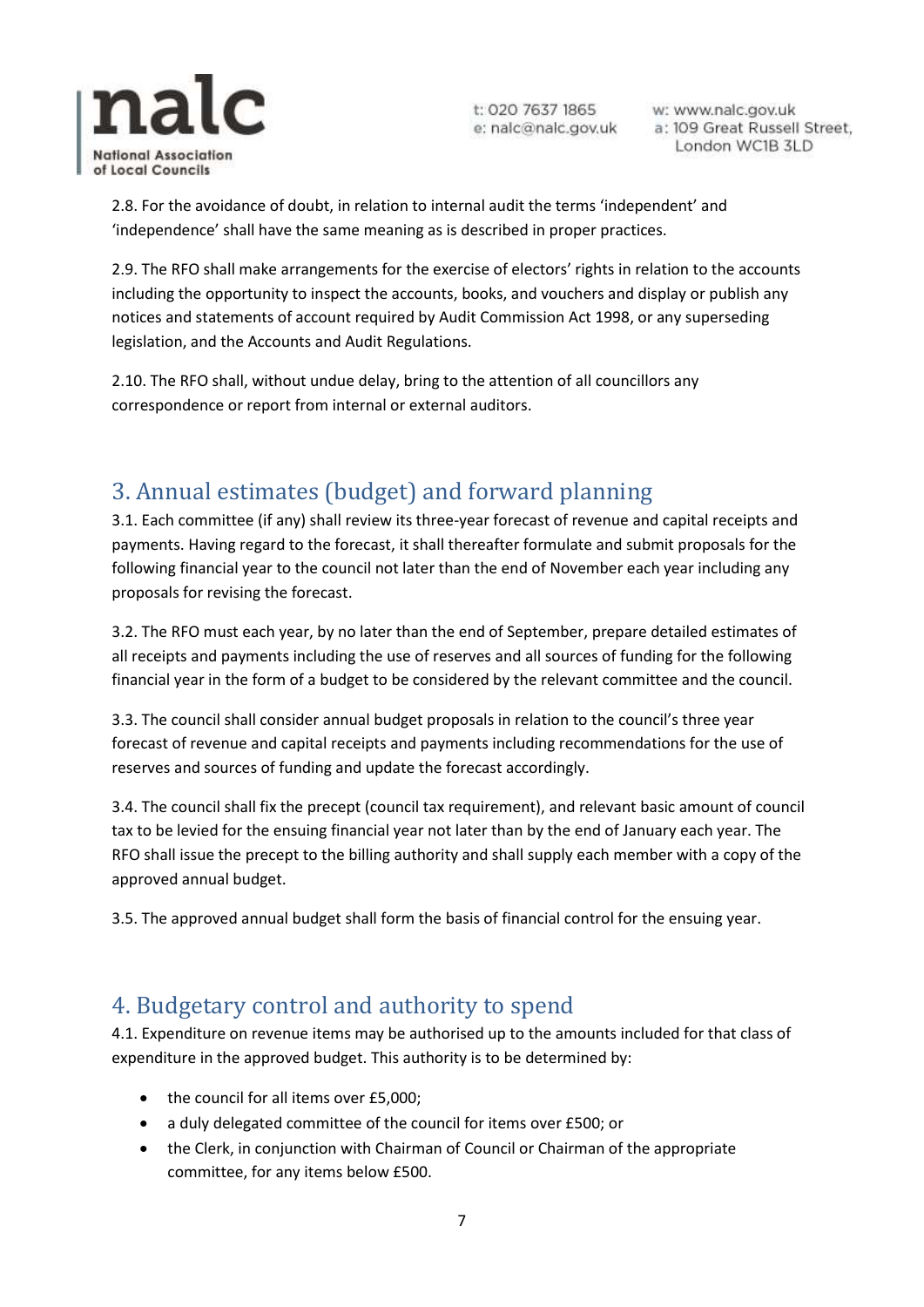

w: www.nalc.gov.uk a: 109 Great Russell Street, London WC1B 3LD

Such authority is to be evidenced by a minute or by an authorisation slip duly signed by the Clerk, and where necessary also by the appropriate Chairman.

Contracts may not be disaggregated to avoid controls imposed by these regulations.

4.2. No expenditure may be authorised that will exceed the amount provided in the revenue budget for that class of expenditure other than by resolution of the council, or duly delegated committee. During the budget year and with the approval of council having considered fully the implications for public services, unspent and available amounts may be moved to other budget headings or to an earmarked reserve as appropriate ('virement').

4.3. Unspent provisions in the revenue or capital budgets for completed projects shall not be carried forward to a subsequent year.

4.4. The salary budgets are to be reviewed at least annually in October for the following financial year and such review shall be evidenced by a hard copy schedule signed by the Clerk and the Chairman of Council or relevant committee. The RFO will inform committees of any changes impacting on their budget requirement for the coming year in good time.

4.5. In cases of extreme risk to the delivery of council services, the clerk may authorise revenue expenditure on behalf of the council which in the clerk's judgement it is necessary to carry out. Such expenditure includes repair, replacement or other work, whether or not there is any budgetary provision for the expenditure, subject to a limit of £500. The Clerk shall report such action to the chairman as soon as possible and to the council as soon as practicable thereafter.

4.6. No expenditure shall be authorised in relation to any capital project and no contract entered into or tender accepted involving capital expenditure unless the council is satisfied that the necessary funds are available and the requisite borrowing approval has been obtained.

4.7. All capital works shall be administered in accordance with the council's standing orders and financial regulations relating to contracts.

4.8. The RFO shall regularly provide the council with a statement of receipts and payments to date under each head of the budgets, comparing actual expenditure to the appropriate date against that planned as shown in the budget. These statements are to be prepared at least at the end of each financial quarter and shall show explanations of material variances. For this purpose "material" shall be in excess of £100 or 15% of the budget.

4.9. Changes in earmarked reserves shall be approved by council as part of the budgetary control process.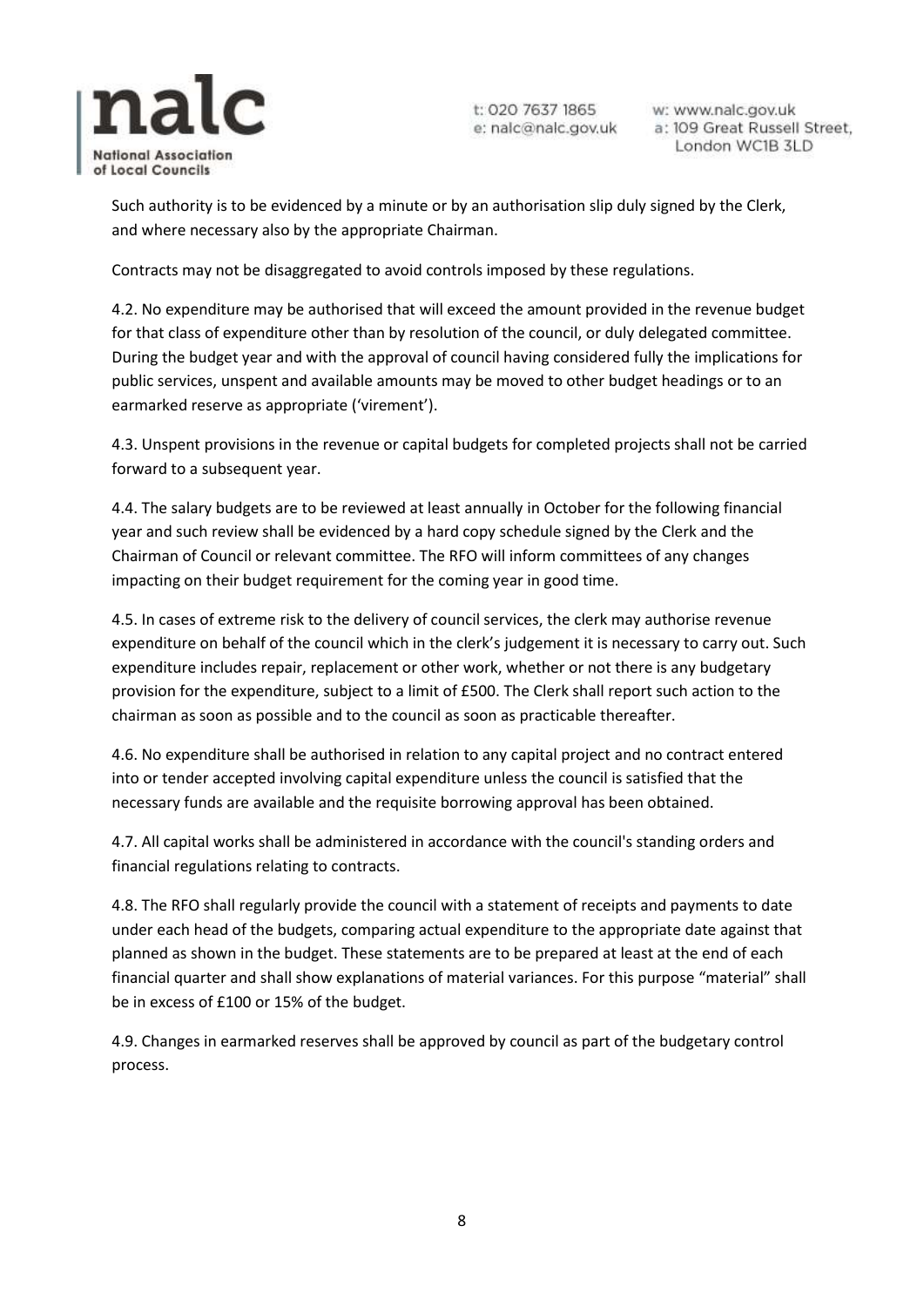

w: www.nalc.gov.uk a: 109 Great Russell Street, London WC1B 3LD

#### <span id="page-8-0"></span>5. Banking arrangements and authorisation of payments

5.1. The council's banking arrangements, including the bank mandate, shall be made by the RFO and approved by the council; banking arrangements may not be delegated to a committee. They shall be regularly reviewed for safety and efficiency.

5.2. The RFO shall prepare a schedule of payments requiring authorisation, forming part of the Agenda for the Meeting and, together with the relevant invoices, present the schedule to council. The council shall review the schedule for compliance and, having satisfied itself shall authorise payment by a resolution of the council. The approved schedule shall be ruled off and initialled by the Chairman of the Meeting. A detailed list of all payments shall be disclosed within or as an attachment to the minutes of the meeting at which payment was authorised. Personal payments (including salaries, wages, expenses and any payment made in relation to the termination of a contract of employment) may be summarised to remove public access to any personal information.

5.3. All invoices for payment shall be examined, verified and certified by the RFO to confirm that the work, goods or services to which each invoice relates has been received, carried out, examined and represents expenditure previously approved by the council.

5.4. The RFO shall examine invoices for arithmetical accuracy and analyse them to the appropriate expenditure heading. The RFO shall take all steps to pay all invoices submitted, and which are in order, at the next available council meeting.

5.5. The Clerk and RFO shall have delegated authority to authorise the payment of items only in the following circumstances:

a) If a payment is necessary to avoid a charge to interest under the Late Payment of Commercial Debts (Interest) Act 1998, and the due date for payment is before the next scheduled Meeting of council, where the Clerk and RFO certify that there is no dispute or other reason to delay payment, provided that a list of such payments shall be submitted to the next appropriate meeting of council;

b) An expenditure item authorised under 5.6 below (continuing contracts and obligations) provided that a list of such payments shall be submitted to the next appropriate meeting of council; or

c) fund transfers within the councils banking arrangements up to the sum of £10,000, provided that a list of such payments shall be submitted to the next appropriate meeting of council.

5.6. For each financial year the Clerk and RFO shall draw up a list of due payments which arise on a regular basis as the result of a continuing contract, statutory duty, or obligation (such as but not exclusively) Salaries, PAYE and NI, Superannuation Fund and regular maintenance contracts and the like for which council , may authorise payment for the year provided that the requirements of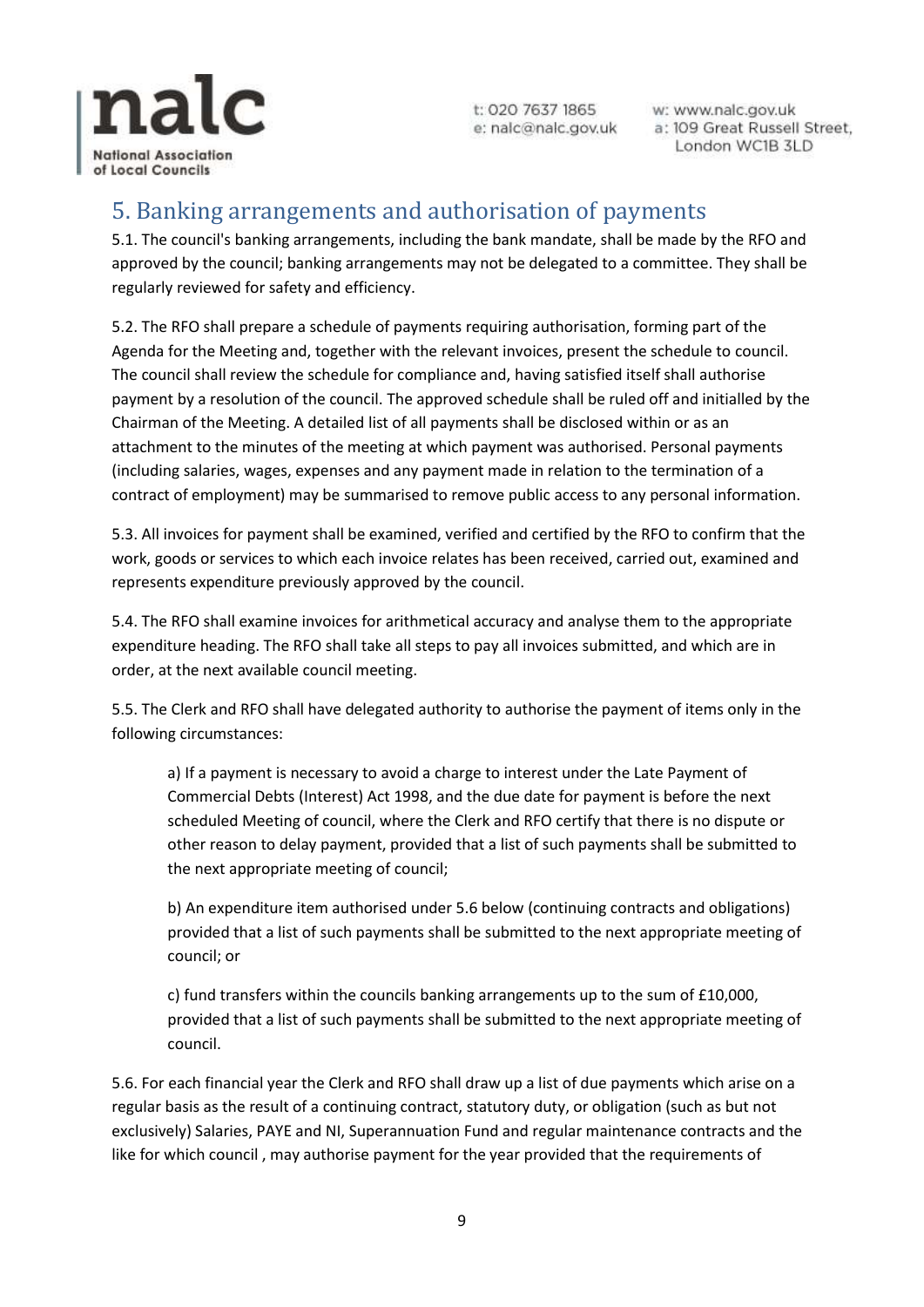

w: www.nalc.gov.uk a: 109 Great Russell Street, London WC1B 3LD

regulation 4.1 (Budgetary Controls) are adhered to, provided also that a list of such payments shall be submitted to the next appropriate meeting of council.

5.7. A record of regular payments made under 5.6 above shall be drawn up and be signed by two members on each and every occasion when payment is authorised - thus controlling the risk of duplicated payments being authorised and / or made.

5.8. In respect of grants a duly authorised committee shall approve expenditure within any limits set by council and in accordance with any policy statement approved by council. Any Revenue or Capital Grant in excess of £5,000 shall before payment, be subject to ratification by resolution of the council.

5.9. Members are subject to the Code of Conduct that has been adopted by the council and shall comply with the Code and Standing Orders when a decision to authorise or instruct payment is made in respect of a matter in which they have a disclosable pecuniary or other interest, unless a dispensation has been granted.

5.10. The council will aim to rotate the duties of members in these Regulations so that onerous duties are shared out as evenly as possible over time.

5.11. Any changes in the recorded details of suppliers, such as bank account records, shall be approved in writing by a Member.

## <span id="page-9-0"></span>6. Instructions for the making of payments

6.1. The council will make safe and efficient arrangements for the making of its payments.

6.2. Following authorisation under Financial Regulation 5 above, the council, a duly delegated committee or, if so delegated, the Clerk or RFO shall give instruction that a payment shall be made.

6.3. All payments shall be affected by cheque or other instructions to the council's bankers, or otherwise, in accordance with a resolution of council.

6.4. Cheques or orders for payment drawn on the bank account in accordance with the schedule as presented to council or committee shall be signed by two members of council in accordance with a resolution instructing that payment. A member who is a bank signatory, having a connection by virtue of family or business relationships with the beneficiary of a payment, should not, under normal circumstances, be a signatory to the payment in question.

6.5. To indicate agreement of the details shown on the cheque or order for payment with the counterfoil and the invoice or similar documentation, the signatories shall each also initial the cheque counterfoil.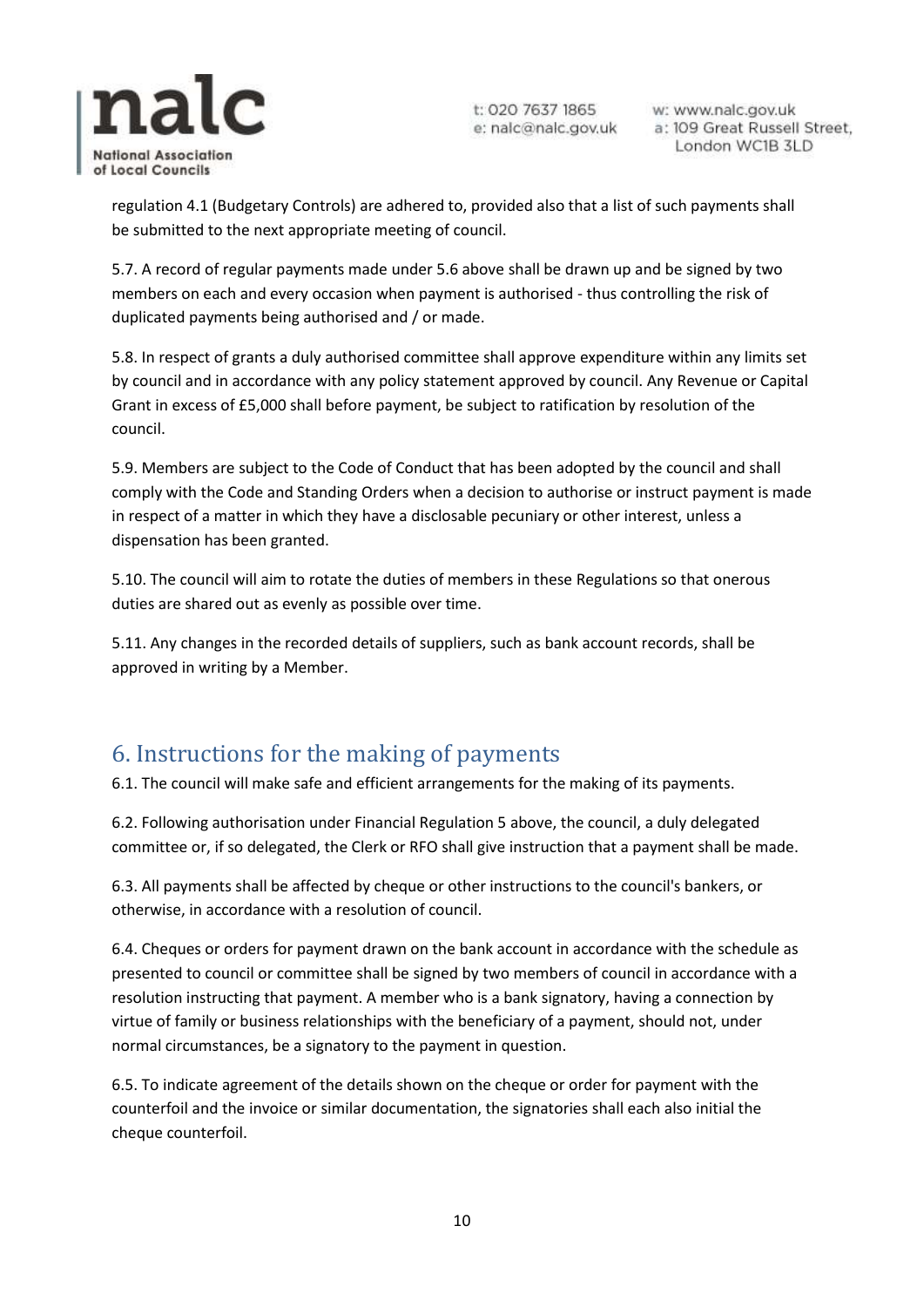

w: www.nalc.gov.uk a: 109 Great Russell Street, London WC1B 3LD

6.6. Cheques or orders for payment shall not normally be presented for signature other than at a council or committee meeting (including immediately before or after such a meeting). Any signatures obtained away from such meetings shall be reported to the council at the next convenient meeting.

6.7. If thought appropriate by the council, payment for utility supplies (energy, telephone and water) and any National Non-Domestic Rates may be made by variable direct debit provided that the instructions are signed by two members and any payments are reported to council as made. The approval of the use of a variable direct debit shall be renewed by resolution of the council at least every two years.

6.8. If thought appropriate by the council, payment for certain items (principally salaries) may be made by banker's standing order provided that the instructions are signed, or otherwise evidenced by two members are retained and any payments are reported to council as made. The approval of the use of a banker's standing order shall be renewed by resolution of the council at least every two years.

6.9. If thought appropriate by the council, payment for certain items may be made by BACS or CHAPS methods provided that the instructions for each payment are signed, or otherwise evidenced, by two authorised bank signatories, are retained and any payments are reported to council as made. The approval of the use of BACS or CHAPS shall be renewed by resolution of the council at least every two years.

6.10. If thought appropriate by the council payment for certain items may be made by internet banking transfer provided evidence is retained showing which members approved the payment.

6.11. Where a computer requires use of a personal identification number (PIN) or other password(s), for access to the council's records on that computer, a note shall be made of the PIN and Passwords and shall be handed to and retained by the Chairman of Council in a sealed dated envelope. This envelope may not be opened other than in the presence of two other councillors. After the envelope has been opened, in any circumstances, the PIN and / or passwords shall be changed as soon as practicable. The fact that the sealed envelope has been opened, in whatever circumstances, shall be reported to all members immediately and formally to the next available meeting of the council. This will not be required for a member's personal computer used only for remote authorisation of bank payments.

6.12. No employee or councillor shall disclose any PIN or password, relevant to the working of the council or its bank accounts, to any person not authorised in writing by the council or a duly delegated committee.

6.13. Regular back-up copies of the records on any computer shall be made and shall be stored securely away from the computer in question, and preferably off site.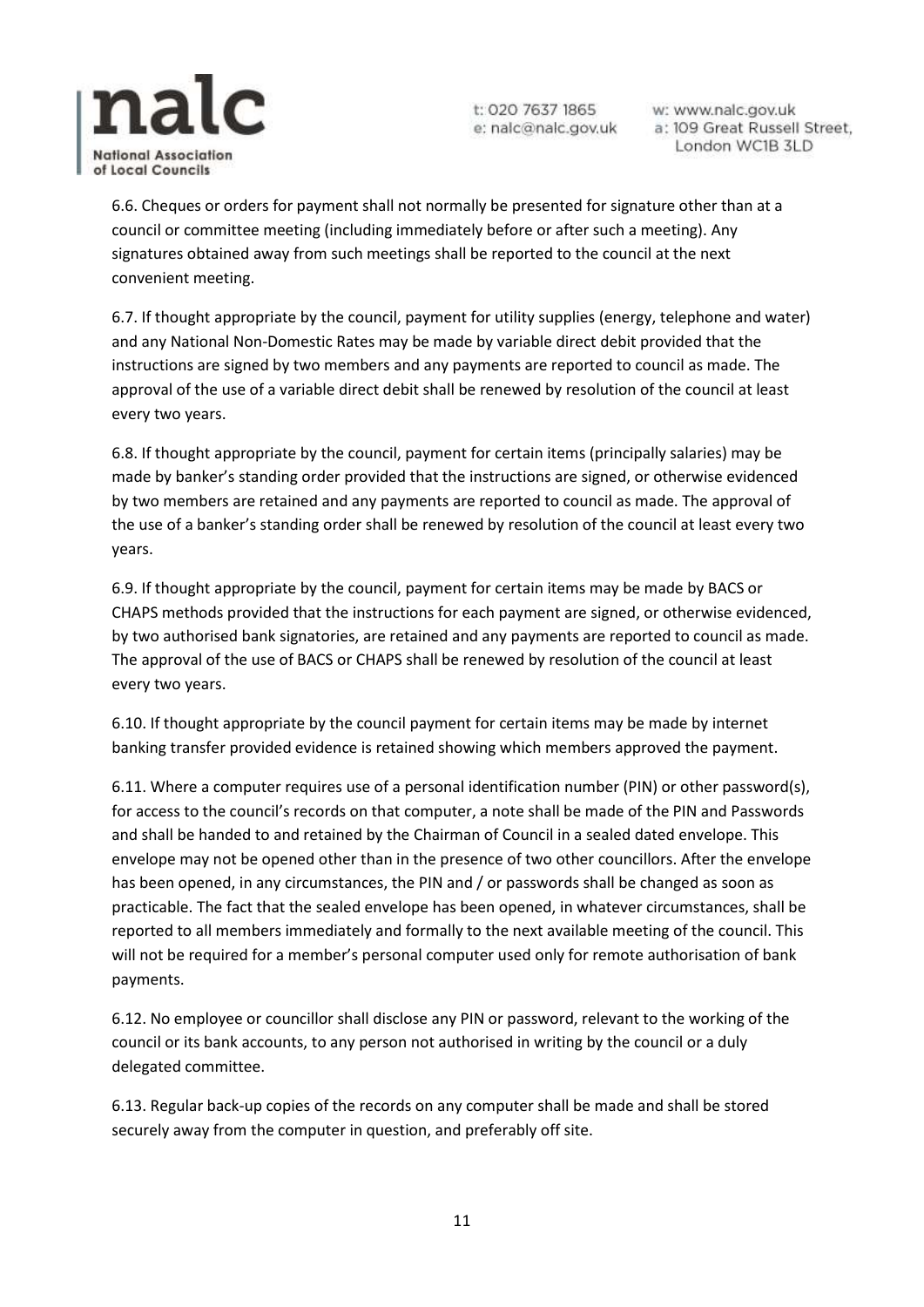

w: www.nalc.gov.uk a: 109 Great Russell Street, London WC1B 3LD

6.14. The council, and any members using computers for the council's financial business, shall ensure that anti-virus, anti-spyware and firewall software with automatic updates, together with a high level of security, is used.

6.15. Where internet banking arrangements are made with any bank, the Clerk/RFO shall be appointed as the Service Administrator. The bank mandate approved by the council shall identify a number of councillors who will be authorised to approve transactions on those accounts. The bank mandate will state clearly the amounts of payments that can be instructed by the use of the Service Administrator alone, or by the Service Administrator with a stated number of approvals.

6.16. Access to any internet banking accounts will be directly to the access page (which may be saved under "favourites"), and not through a search engine or e-mail link. Remembered or saved passwords facilities must not be used on any computer used for council banking work. Breach of this Regulation will be treated as a very serious matter under these regulations.

6.17. Changes to account details for suppliers, which are used for internet banking may only be changed on written hard copy notification by the supplier and supported by hard copy authority for change signed by two of the Clerk/RFO, a member. A programme of regular checks of standing data with suppliers will be followed.

6.18. Any Debit Card issued for use will be specifically restricted to the Clerk and the RFO and will also be restricted to a single transaction maximum value of £500 unless authorised by council or finance committee in writing before any order is placed.

6.19. A pre-paid debit card may be issued to employees with varying limits. These limits will be set by the council. Transactions and purchases made will be reported to the council and authority for topping-up shall be at the discretion of the council.

6.20. Any corporate credit card or trade card account opened by the council will be specifically restricted to use by the Clerk and RFO and shall be subject to automatic payment in full at each month-end. Personal credit or debit cards of members or staff shall not be used under any circumstances.

6.21. The council will not maintain any form of cash float. All cash received must be banked intact. Any payments made in cash by the Clerk/RFO (for example for postage or minor stationery items) shall be refunded on a regular basis, at least quarterly.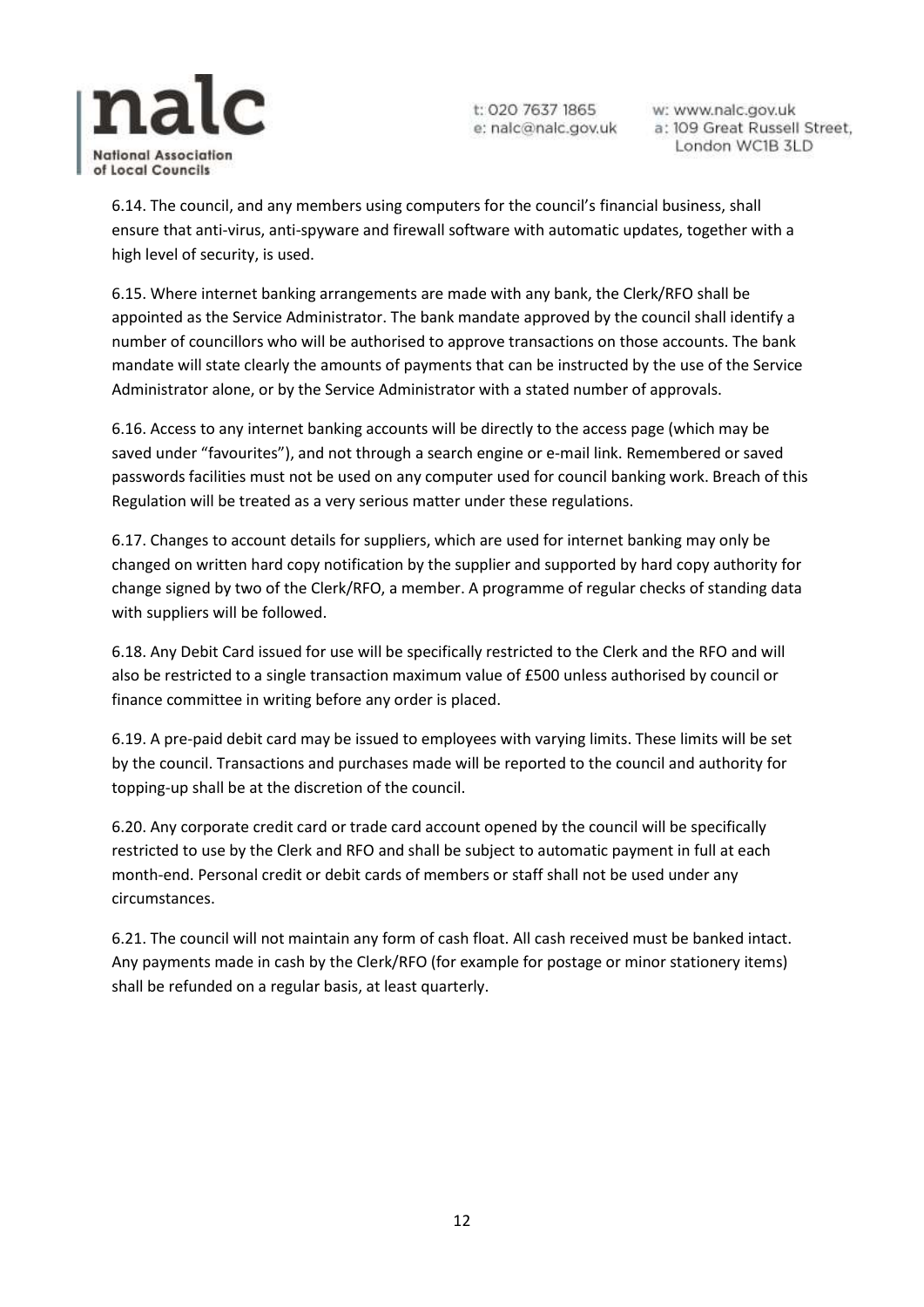

w: www.nalc.gov.uk a: 109 Great Russell Street, London WC1B 3LD

## <span id="page-12-0"></span>7. Payment of salaries

7.1. As an employer, the council shall make arrangements to meet fully the statutory requirements placed on all employers by PAYE and National Insurance legislation. The payment of all salaries shall be made in accordance with payroll records and the rules of PAYE and National Insurance currently operating, and salary rates shall be as agreed by council, or duly delegated committee.

7.2. Payment of salaries and payment of deductions from salary such as may be required to be made for tax, national insurance and pension contributions, or similar statutory or discretionary deductions must be made in accordance with the payroll records and on the appropriate dates stipulated in employment contracts, provided that each payment is reported to the next available council meeting, as set out in these regulations above.

7.3. No changes shall be made to any employee's pay, emoluments, or terms and conditions of employment without the prior consent of the council.

7.4. Each and every payment to employees of net salary and to the appropriate creditor of the statutory and discretionary deductions shall be recorded in a separate confidential record (confidential cash book). This confidential record is not open to inspection or review (under the Freedom of Information Act 2000 or otherwise) other than:

a) by any councillor who can demonstrate a need to know;

- b) by the internal auditor;
- c) by the external auditor; or

d) by any person authorised under Audit Commission Act 1998, or any superseding legislation.

7.5. The total of such payments in each calendar month shall be reported with all other payments as made as may be required under these Financial Regulations, to ensure that only payments due for the period have actually been paid.

7.6. An effective system of personal performance management should be maintained for the senior officers.

7.7. Any termination payments shall be supported by a clear business case and reported to the council. Termination payments shall only be authorised by council.

7.8. Before employing interim staff, the council must consider a full business case.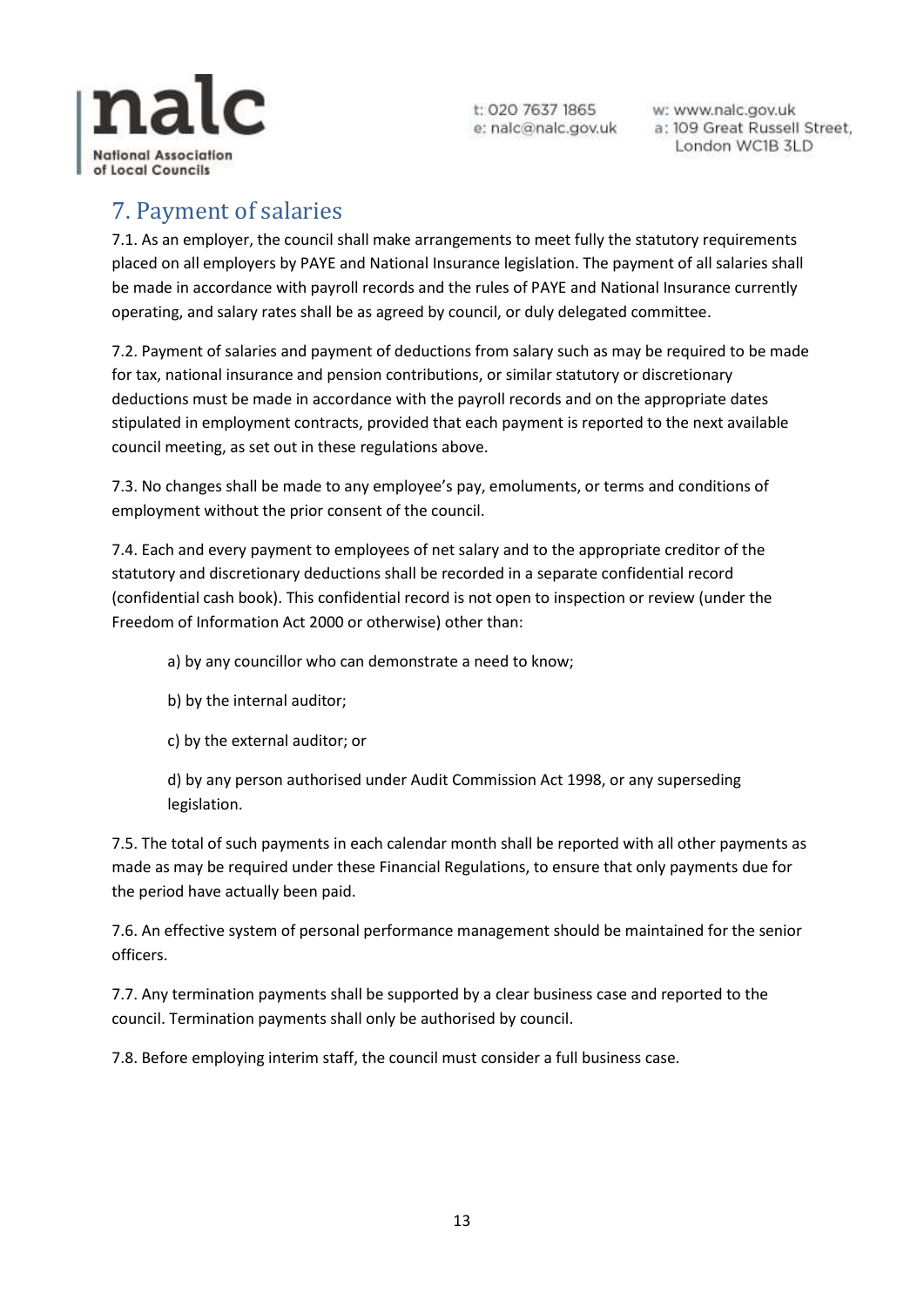

w: www.nalc.gov.uk a: 109 Great Russell Street, London WC1B 3LD

#### <span id="page-13-0"></span>8. Loans and investments

8.1. All borrowings shall be affected in the name of the council, after obtaining any necessary borrowing approval. Any application for borrowing approval shall be approved by Council as to terms and purpose. The application for borrowing approval, and subsequent arrangements for the loan shall only be approved by full council.

8.2. Any financial arrangement which does not require formal borrowing approval from the Secretary of State/Welsh Assembly Government (such as Hire Purchase or Leasing of tangible assets) shall be subject to approval by the full council. In each case a report in writing shall be provided to council in respect of value for money for the proposed transaction.

8.3. The council will arrange with the council's banks and investment providers for the sending of a copy of each statement of account to the Chairman of the council at the same time as one is issued to the Clerk or RFO.

8.4. All loans and investments shall be negotiated in the name of the council and shall be for a set period in accordance with council policy.

8.5. The council shall consider the need for an Investment Strategy and Policy which, if drawn up, shall be in accordance with relevant regulations, proper practices and guidance. Any Strategy and Policy shall be reviewed by the council at least annually.

8.6. All investments of money under the control of the council shall be in the name of the council.

8.7. All investment certificates and other documents relating thereto shall be retained in the custody of the RFO.

8.8. Payments in respect of short term or long-term investments, including transfers between bank accounts held in the same bank, or branch, shall be made in accordance with Regulation 5 (Authorisation of payments) and Regulation 6 (Instructions for payments).

#### <span id="page-13-1"></span>9. Income

9.1. The collection of all sums due to the council shall be the responsibility of and under the supervision of the RFO.

9.2. Particulars of all charges to be made for work done, services rendered or goods supplied shall be agreed annually by the council, notified to the RFO and the RFO shall be responsible for the collection of all accounts due to the council.

9.3. The council will review all fees and charges at least annually, following a report of the Clerk.

9.4. Any sums found to be irrecoverable and any bad debts shall be reported to the council and shall be written off in the year.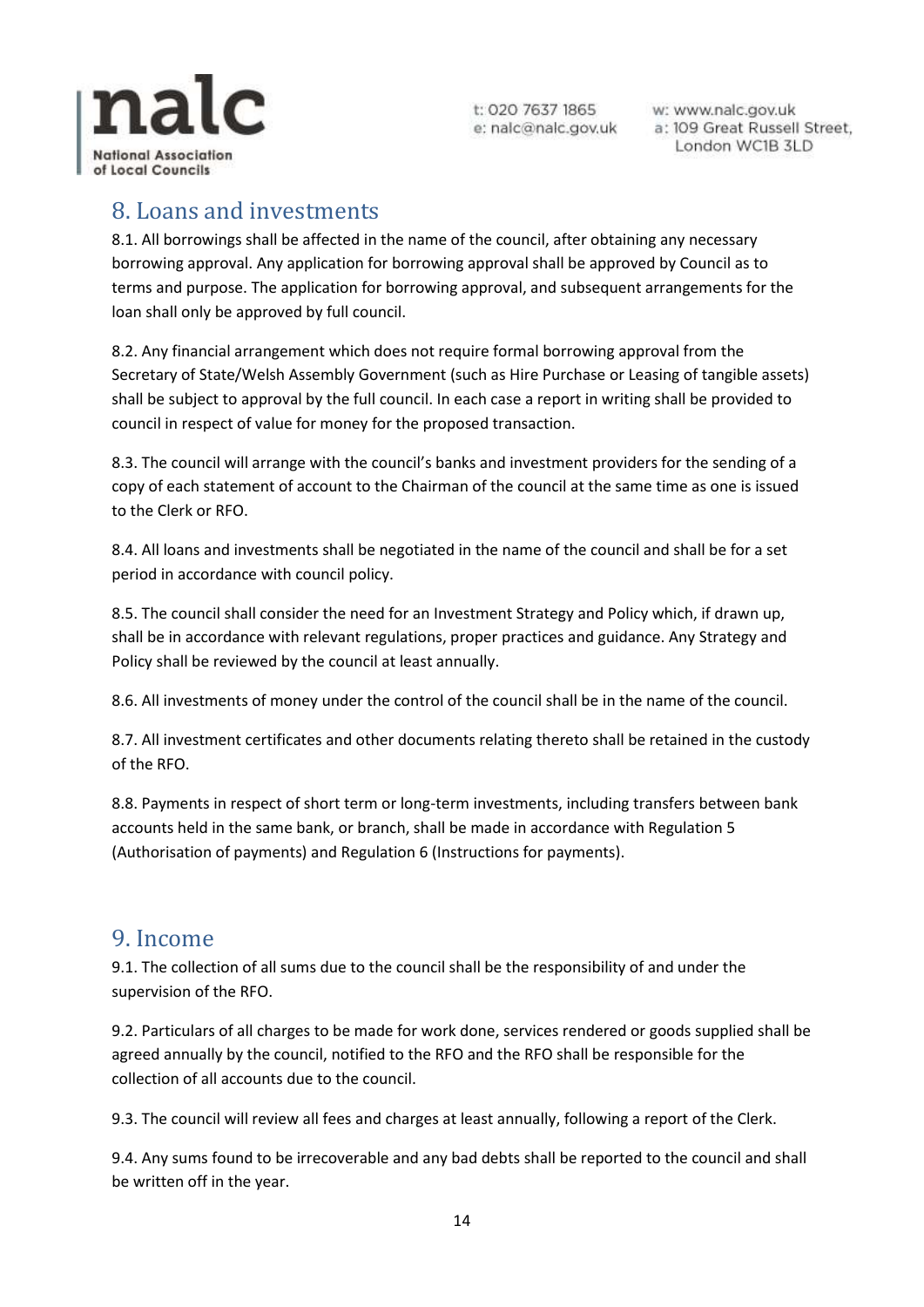

w: www.nalc.gov.uk a: 109 Great Russell Street, London WC1B 3LD

9.5. All sums received on behalf of the council shall be banked intact as directed by the RFO. In all cases, all receipts shall be deposited with the council's bankers with such frequency as the RFO considers necessary.

9.6. The origin of each receipt shall be entered on the paying-in slip.

9.7. Personal cheques shall not be cashed out of money held on behalf of the council.

9.8. The RFO shall promptly complete any VAT Return that is required. Any repayment claim due in accordance with VAT Act 1994 section 33 shall be made at least annually coinciding with the financial year end.

9.9. Where any significant sums of cash are regularly received by the council, the RFO shall take such steps as are agreed by the council to ensure that more than one person is present when the cash is counted in the first instance, that there is a reconciliation to some form of control such as ticket issues, and that appropriate care is taken in the security and safety of individuals banking such cash.

## <span id="page-14-0"></span>10. Orders for work, goods and services

10.1. An official order or letter shall be issued for all work, goods and services unless a formal contract is to be prepared or an official order would be inappropriate. Copies of orders shall be retained.

10.2. Order books shall be controlled by the RFO.

10.3. All members and officers are responsible for obtaining value for money at all times. An officer issuing an official order shall ensure as far as reasonable and practicable that the best available terms are obtained in respect of each transaction, usually by obtaining three or more quotations or estimates from appropriate suppliers, subject to any de minimis provisions in Regulation 11.1 below.

10.4. A member may not issue an official order or make any contract on behalf of the council.

10.5. The RFO shall verify the lawful nature of any proposed purchase before the issue of any order, and in the case of new or infrequent purchases or payments, the RFO shall ensure that the statutory authority shall be reported to the meeting at which the order is approved so that the minutes can record the power being used.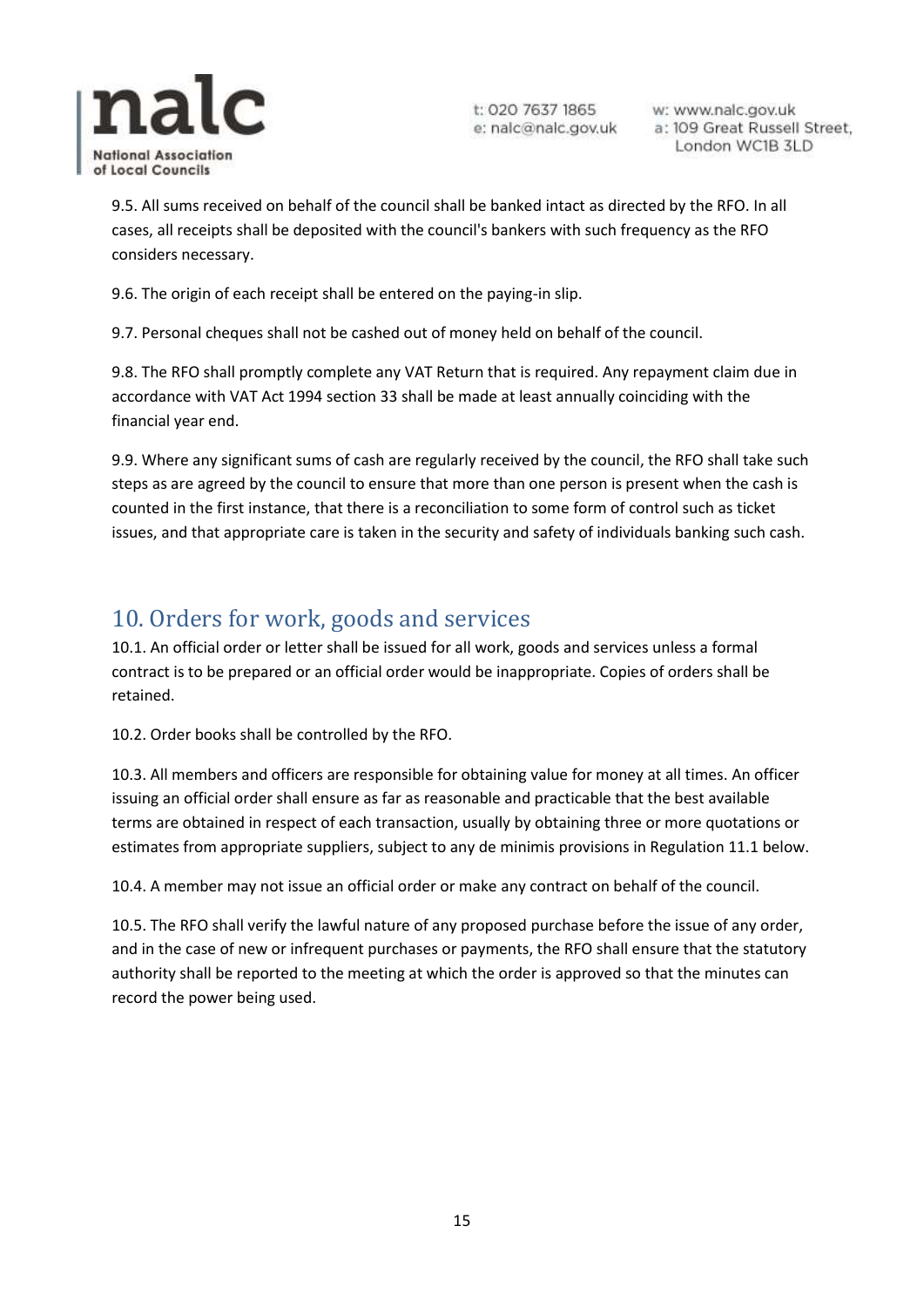

w: www.nalc.gov.uk a: 109 Great Russell Street, London WC1B 3LD

#### <span id="page-15-0"></span>11. Contracts

11.1. Procedures as to contracts are laid down as follows:

a) Every contract shall comply with these financial regulations, and no exceptions shall be made otherwise than in an emergency provided that this regulation need not apply to contracts which relate to items (i) to (vi) below:

i. for the supply of gas, electricity, water, sewerage and telephone services;

ii. for specialist services such as are provided by legal professionals acting in disputes;

iii. for work to be executed or goods or materials to be supplied which consist of repairs to or parts for existing machinery or equipment or plant;

iv. for work to be executed or goods or materials to be supplied which constitute an extension of an existing contract by the council;

v. for additional audit work of the external auditor up to an estimated value of £500 (in excess of this sum the Clerk and RFO shall act after consultation with the Chairman and Vice Chairman of council); and

vi. for goods or materials proposed to be purchased which are proprietary articles and / or are only sold at a fixed price.

b) Where the council intends to procure or award a public supply contract, public service contract or public works contract as defined by The Public Contracts Regulations 2015 ("the Regulations") which is valued at £25,000 or more, the council shall comply with the relevant requirements of the Regulations<sup>2</sup>.

c) The full requirements of The Regulations, as applicable, shall be followed in respect of the tendering and award of a public supply contract, public service contract or public works contract which exceed thresholds in The Regulations set by the Public Contracts Directive 2014/24/EU (which may change from time to time) $3$ .

d) When applications are made to waive financial regulations relating to contracts to enable a price to be negotiated without competition the reason shall be embodied in a recommendation to the council.

1

<sup>&</sup>lt;sup>2</sup> The Regulations require councils to use the Contracts Finder website to advertise contract opportunities, set out the procedures to be followed in awarding new contracts and to publicise the award of new contracts

<sup>&</sup>lt;sup>3</sup> Thresholds currently applicable are:

a) For public supply and public service contracts 209,000 Euros (£181,302)

b) For public works contracts 5,225,000 Euros (£4,551,413)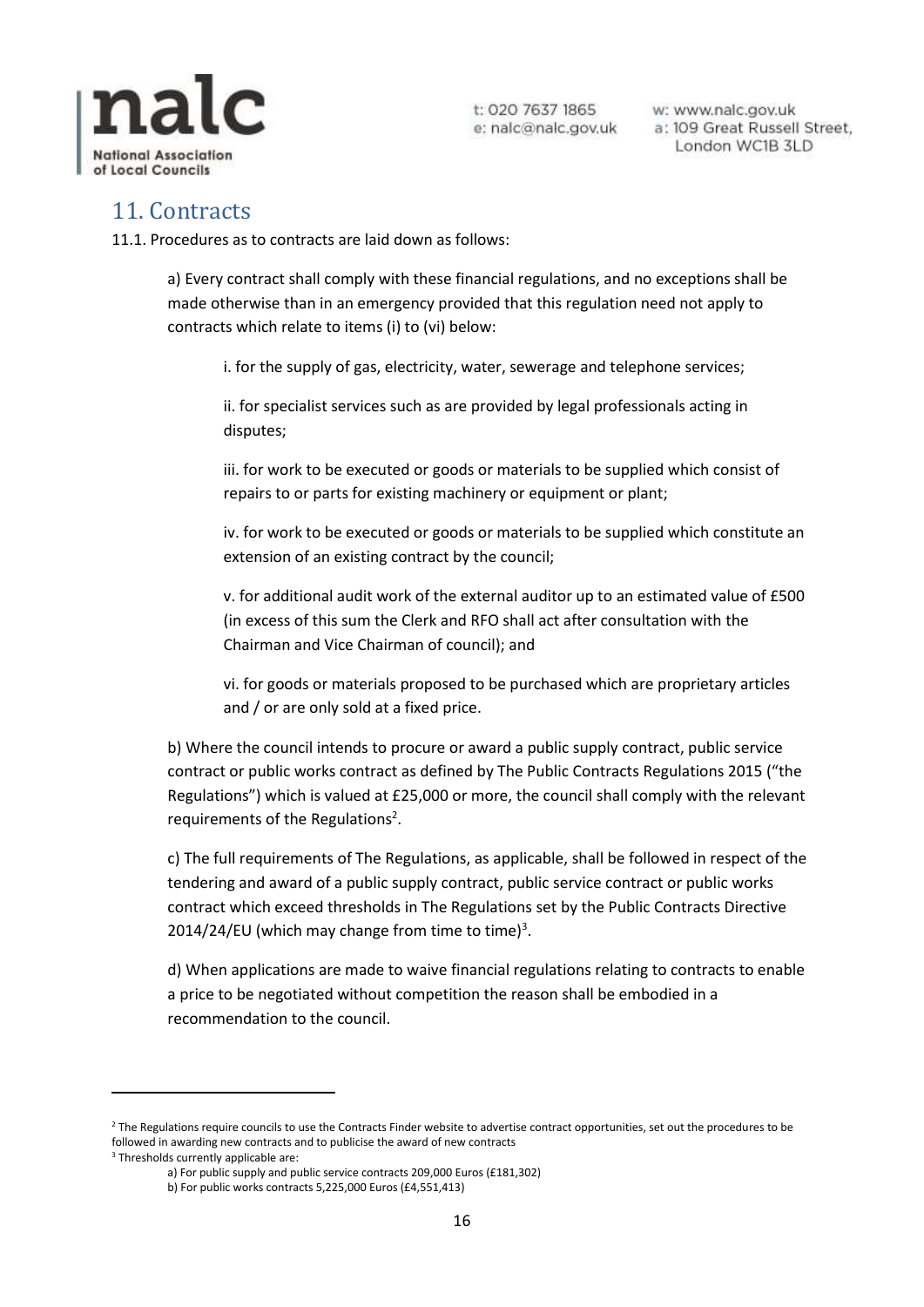

w: www.nalc.gov.uk a: 109 Great Russell Street, London WC1B 3LD

e) Such invitation to tender shall state the general nature of the intended contract and the Clerk shall obtain the necessary technical assistance to prepare a specification in appropriate cases. The invitation shall in addition state that tenders must be addressed to the Clerk in the ordinary course of post. Each tendering firm shall be supplied with a specifically marked envelope in which the tender is to be sealed and remain sealed until the prescribed date for opening tenders for that contract.

f) All sealed tenders shall be opened at the same time on the prescribed date by the Clerk in the presence of at least one member of council.

g) Any invitation to tender issued under this regulation shall be subject to Standing Order 18d, <sup>4</sup> and shall refer to the terms of the Bribery Act 2010.

h) When it is to enter into a contract of less than £25,000 in value for the supply of goods or materials or for the execution of works or specialist services other than such goods, materials, works or specialist services as are excepted as set out in paragraph (a) the Clerk or RFO shall obtain 3 quotations (priced descriptions of the proposed supply); where the value is below £3,000 and above £1,000 the Clerk/RFO shall strive to obtain 3 estimates. Otherwise, Regulation 10.3 above shall apply.

i) The council shall not be obliged to accept the lowest or any tender, quote or estimate.

j) Should it occur that the council, or duly delegated committee, does not accept any tender, quote or estimate, the work is not allocated and the council requires further pricing, provided that the specification does not change, no person shall be permitted to submit a later tender, estimate or quote who was present when the original decision-making process was being undertaken.

## <span id="page-16-0"></span>12. Payments under contracts for building or other construction works

12.1. Payments on account of the contract sum shall be made within the time specified in the contract by the RFO upon authorised certificates of the architect or other consultants engaged to supervise the contract (subject to any percentage withholding as may be agreed in the particular contract).

12.2. Where contracts provide for payment by instalments the RFO shall maintain a record of all such payments. In any case where it is estimated that the total cost of work carried out under a

 $\overline{a}$ 

<sup>4</sup> Based on NALC's Model Standing Order 18d ©NALC 2018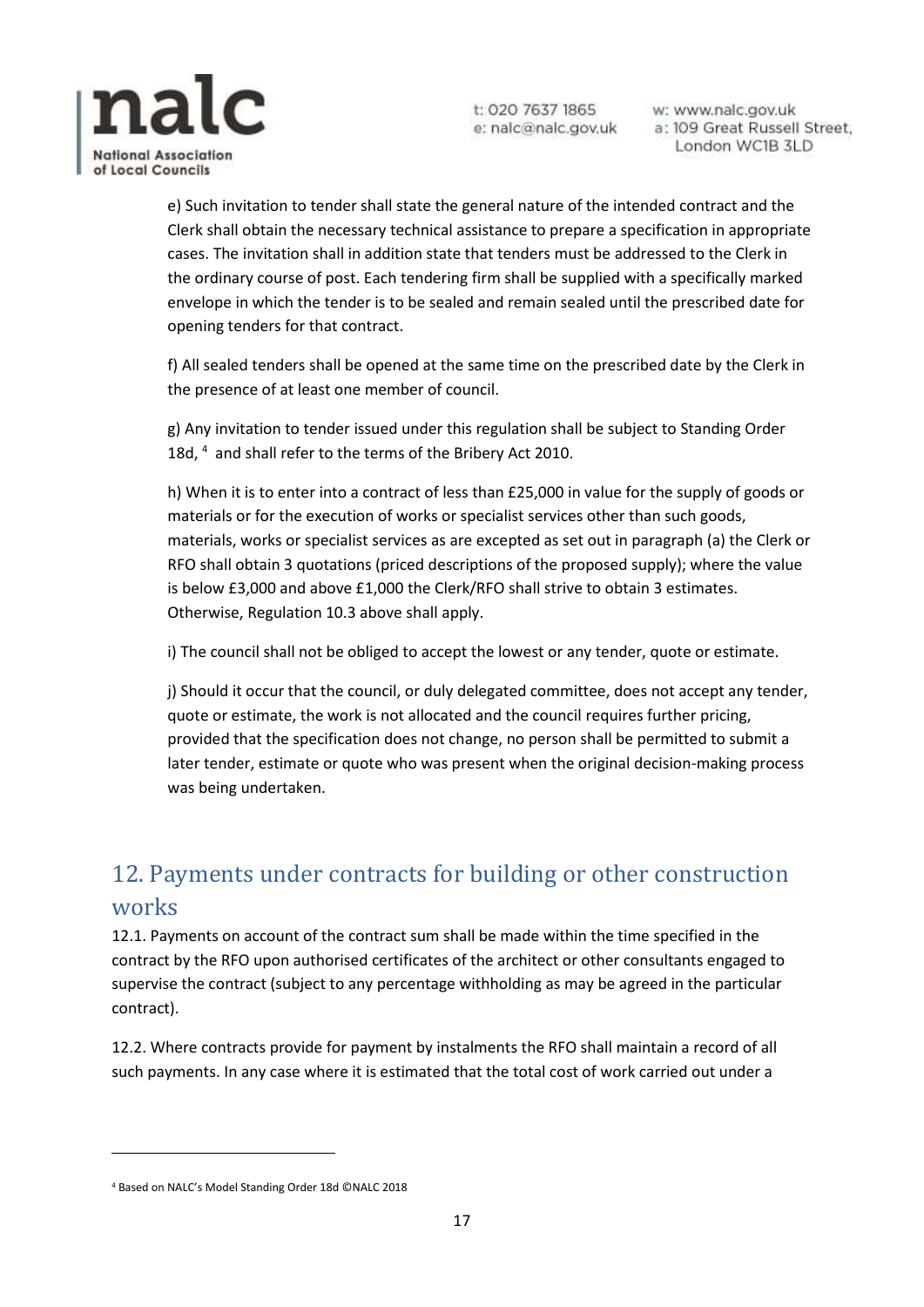

w: www.nalc.gov.uk a: 109 Great Russell Street, London WC1B 3LD

contract, excluding agreed variations, will exceed the contract sum of 5% or more a report shall be submitted to the council.

12.3. Any variation to a contract or addition to or omission from a contract must be approved by the council and Clerk to the contractor in writing, the council being informed where the final cost is likely to exceed the financial provision.

#### <span id="page-17-0"></span>13. Stores and equipment

13.1. The officer in charge of each section shall be responsible for the care and custody of stores and equipment in that section.

13.2. Delivery notes shall be obtained in respect of all goods received into store or otherwise delivered and goods must be checked as to order and quality at the time delivery is made.

13.3. Stocks shall be kept at the minimum levels consistent with operational requirements.

13.4. The RFO shall be responsible for periodic checks of stocks and stores at least annually.

#### <span id="page-17-1"></span>14. Assets, properties and estates

14.1. The Clerk shall make appropriate arrangements for the custody of all title deeds and Land Registry Certificates of properties held by the council. The RFO shall ensure a record is maintained of all properties held by the council, recording the location, extent, plan, reference, purchase details, nature of the interest, tenancies granted, rents payable and purpose for which held in accordance with Accounts and Audit Regulations.

14.2. No tangible moveable property shall be purchased or otherwise acquired, sold, leased or otherwise disposed of, without the authority of the council, together with any other consents required by law, save where the estimated value of any one item of tangible movable property does not exceed £250.

14.3. No real property (interests in land) shall be sold, leased or otherwise disposed of without the authority of the council, together with any other consents required by law. In each case a report in writing shall be provided to council in respect of valuation and surveyed condition of the property (including matters such as planning permissions and covenants) together with a proper business case (including an adequate level of consultation with the electorate).

14.4. No real property (interests in land) shall be purchased or acquired without the authority of the full council. In each case a report in writing shall be provided to council in respect of valuation and surveyed condition of the property (including matters such as planning permissions and covenants)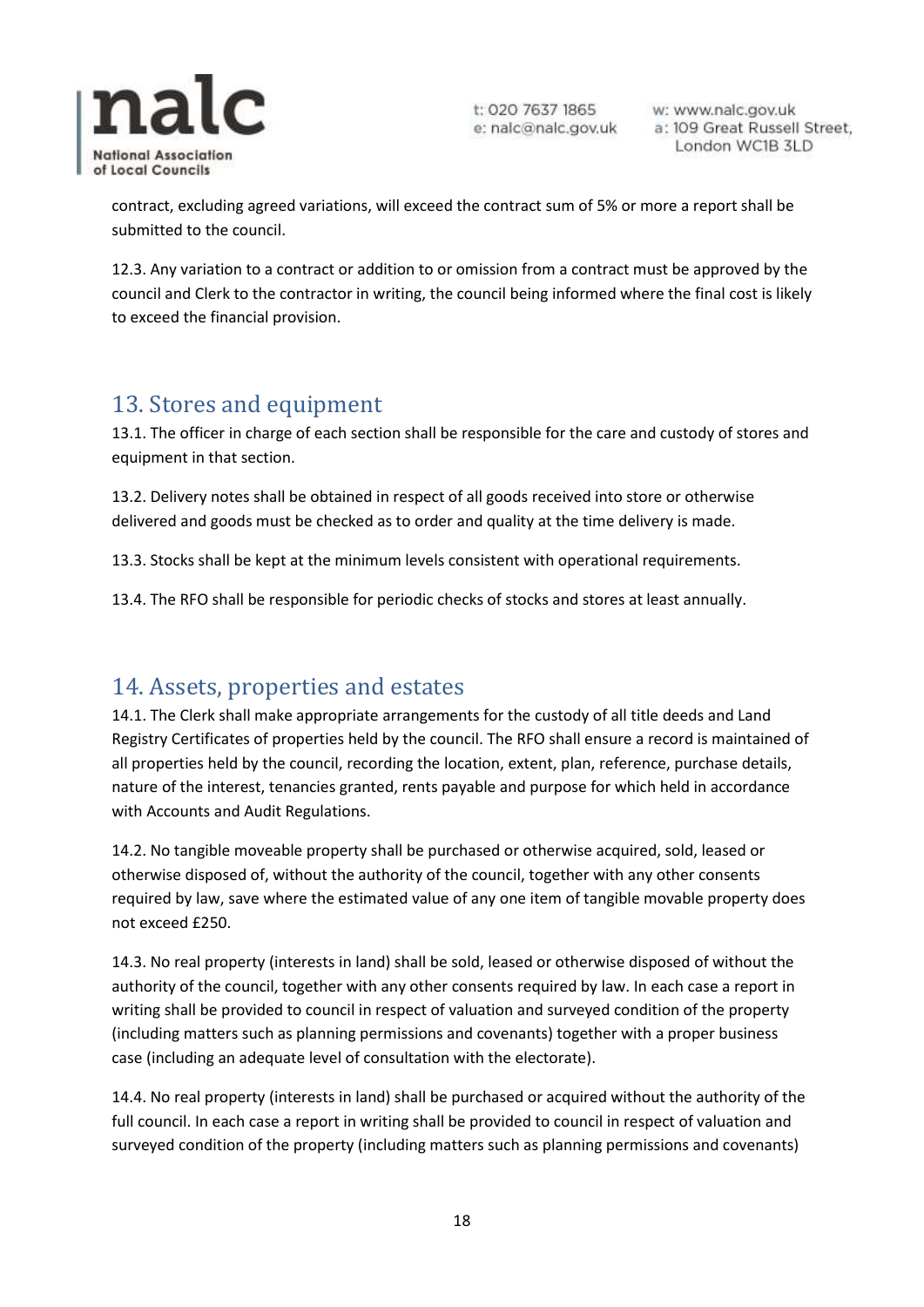

w: www.nalc.gov.uk a: 109 Great Russell Street, London WC1B 3LD

together with a proper business case (including an adequate level of consultation with the electorate).

14.5. Subject only to the limit set in Regulation 14.2 above, no tangible moveable property shall be purchased or acquired without the authority of the full council. In each case a report in writing shall be provided to council with a full business case.

14.6. The RFO shall ensure that an appropriate and accurate Register of Assets and Investments is kept up to date. The continued existence of tangible assets shown in the Register shall be verified at least annually, possibly in conjunction with a health and safety inspection of assets.

#### <span id="page-18-0"></span>15. Insurance

15.1. Following the annual risk assessment (per Regulation 17), the RFO shall effect all insurances and negotiate all claims on the council's insurers.

15.2. The Clerk shall give prompt notification to the RFO of all new risks, properties or vehicles which require to be insured and of any alterations affecting existing insurances.

15.3. The RFO shall keep a record of all insurances effected by the council and the property and risks covered thereby and annually review it.

15.4. The RFO shall be notified of any loss liability or damage or of any event likely to lead to a claim, and shall report these to council at the next available meeting.

15.5. All appropriate members and employees of the council shall be included in a suitable form of security or fidelity guarantee insurance which shall cover the maximum risk exposure as determined annually by the council, or duly delegated committee.

## <span id="page-18-1"></span>16. Charities

16.1. Where the council is sole managing trustee of a charitable body the Clerk and RFO shall ensure that separate accounts are kept of the funds held on charitable trusts and separate financial reports made in such form as shall be appropriate, in accordance with Charity Law and legislation, or as determined by the Charity Commission. The Clerk and RFO shall arrange for any audit or independent examination as may be required by Charity Law or any Governing Document.

#### <span id="page-18-2"></span>17. Risk management

17.1. The council is responsible for putting in place arrangements for the management of risk. The Clerk/RFO shall prepare, for approval by the council, risk management policy statements in respect of all activities of the council. Risk policy statements and consequential risk management arrangements shall be reviewed by the council at least annually.